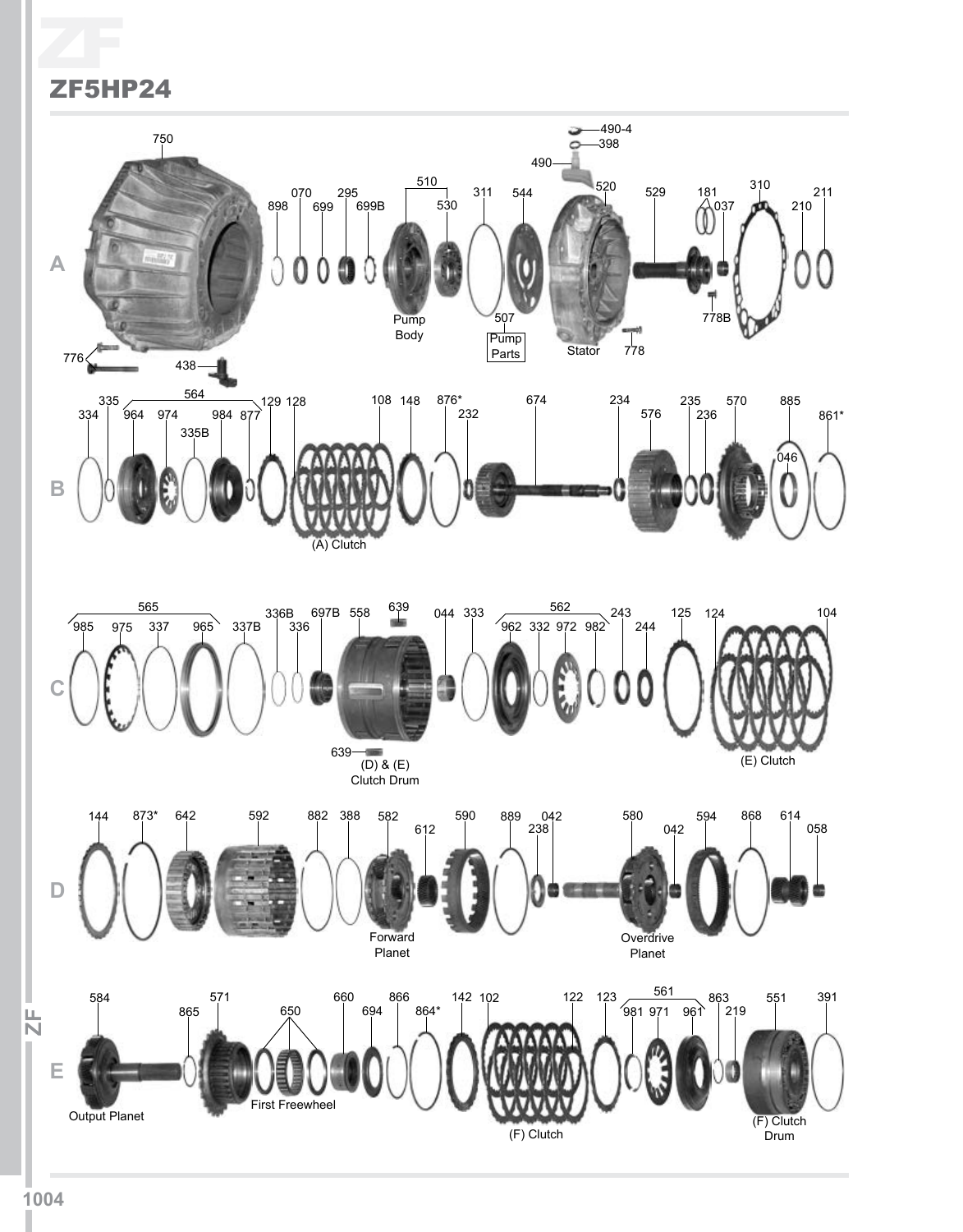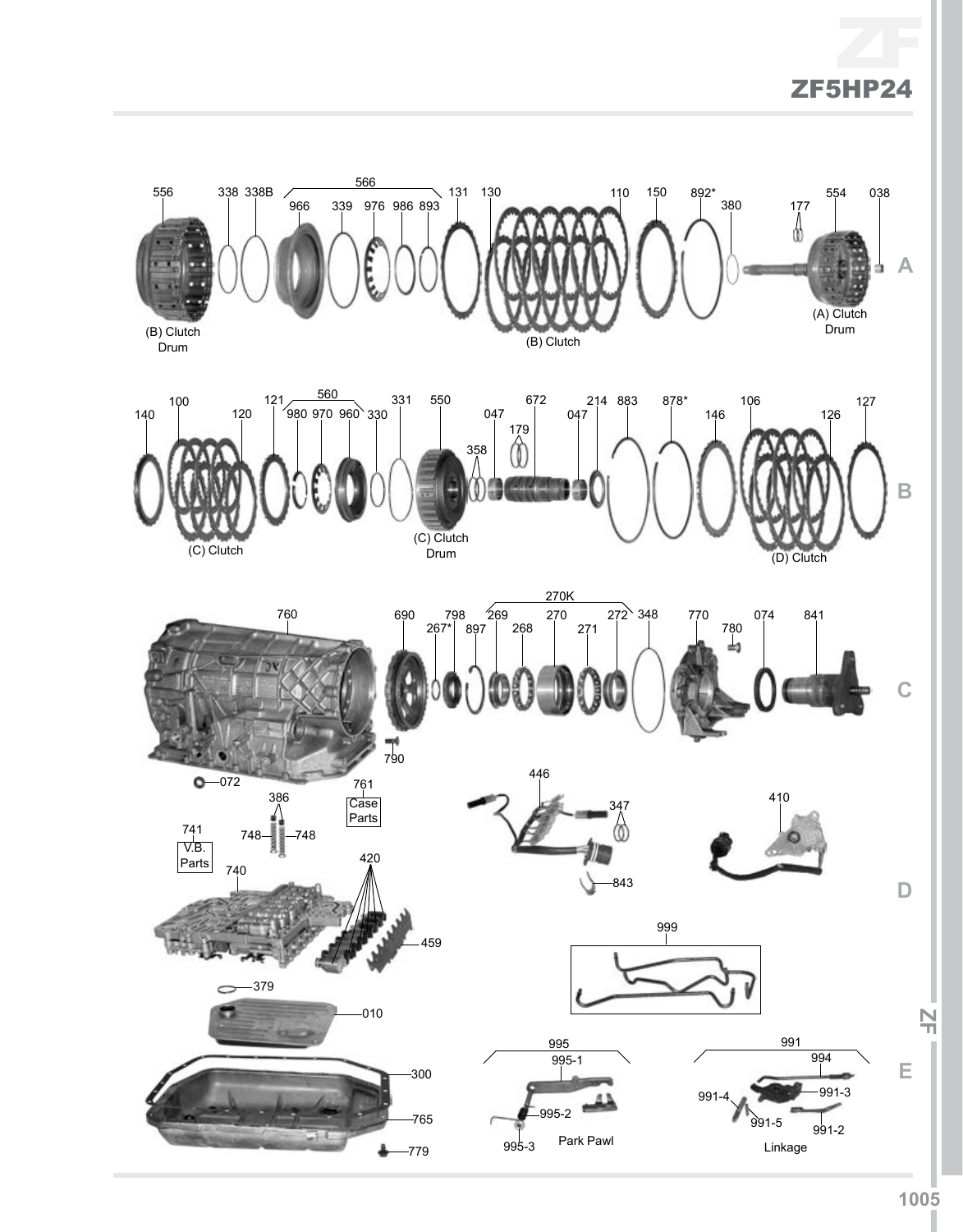#### ZF5HP24

|    | <b>ZF5HP24</b> |                             |     |      |
|----|----------------|-----------------------------|-----|------|
|    | ILL# Part#     |                             | QTY | REF# |
|    |                | <b>OVERHAUL KITS</b>        |     |      |
|    |                |                             |     |      |
|    |                | <b>MASTER L/STEEL KITS</b>  |     |      |
|    |                |                             |     |      |
|    |                | <b>MASTER W/STEELS KITS</b> |     |      |
|    |                |                             |     |      |
|    |                | <b>FILTERS</b>              |     |      |
|    |                |                             |     |      |
|    |                |                             |     |      |
|    |                |                             |     |      |
|    |                | <b>BUSHINGS</b>             |     |      |
|    |                |                             |     |      |
|    |                |                             |     |      |
|    |                |                             |     |      |
|    |                |                             |     |      |
|    |                |                             |     |      |
|    |                |                             |     |      |
|    |                | <b>METAL CLAD SEALS</b>     |     |      |
|    |                |                             |     |      |
|    |                |                             |     |      |
|    |                |                             |     |      |
|    |                |                             |     |      |
|    |                |                             |     |      |
|    |                |                             |     |      |
|    |                |                             |     |      |
|    |                |                             |     |      |
|    |                |                             |     |      |
| N1 | 55157          |                             |     |      |
|    |                | <b>FRICTIONS</b>            |     |      |
|    |                |                             |     |      |
|    |                |                             |     |      |
|    |                |                             |     |      |
|    |                |                             |     |      |
|    |                |                             |     |      |
|    |                |                             |     |      |
|    |                | <b>STEELS</b>               |     |      |
|    |                |                             |     |      |
|    |                |                             |     |      |
|    |                |                             |     |      |
|    |                |                             |     |      |
|    |                |                             |     |      |
|    |                |                             |     |      |
|    |                |                             |     |      |
|    |                |                             |     |      |
|    |                |                             |     |      |
|    |                |                             |     |      |
|    |                |                             |     |      |
|    |                |                             |     |      |
|    |                |                             |     |      |
|    |                | <b>PRESSURE PLATES</b>      |     |      |
|    |                |                             |     |      |
|    |                |                             |     |      |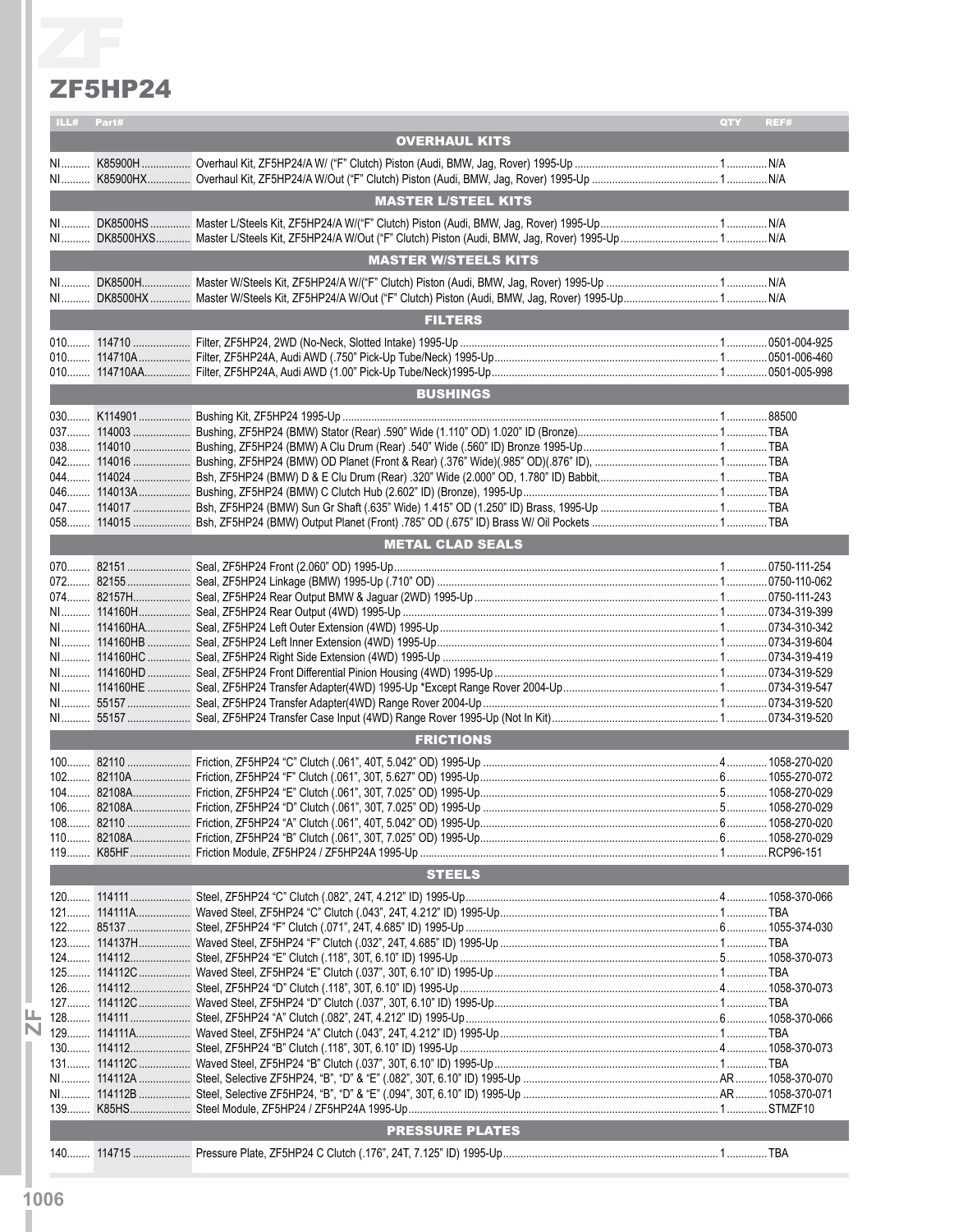| ILL# Part# |            |                                                                                  | QTY | REF# |
|------------|------------|----------------------------------------------------------------------------------|-----|------|
|            |            |                                                                                  |     |      |
|            |            |                                                                                  |     |      |
|            |            |                                                                                  |     |      |
|            |            |                                                                                  |     |      |
| 148        |            |                                                                                  |     |      |
|            |            |                                                                                  |     |      |
|            |            |                                                                                  |     |      |
|            |            | <b>VALVE BODY KITS</b>                                                           |     |      |
|            |            |                                                                                  |     |      |
|            |            |                                                                                  |     |      |
|            |            |                                                                                  |     |      |
|            |            | <b>SEALING RINGS</b>                                                             |     |      |
|            |            |                                                                                  |     |      |
|            |            |                                                                                  |     |      |
|            |            |                                                                                  |     |      |
|            |            |                                                                                  |     |      |
|            |            |                                                                                  |     |      |
|            |            |                                                                                  |     |      |
|            |            | <b>WASHERS &amp; BEARINGS</b>                                                    |     |      |
|            |            |                                                                                  |     |      |
|            |            |                                                                                  |     |      |
|            |            |                                                                                  |     |      |
|            |            |                                                                                  |     |      |
|            |            |                                                                                  |     |      |
|            |            |                                                                                  |     |      |
|            |            |                                                                                  |     |      |
|            |            |                                                                                  |     |      |
|            |            |                                                                                  |     |      |
|            |            |                                                                                  |     |      |
|            |            |                                                                                  |     |      |
|            |            |                                                                                  |     |      |
|            |            |                                                                                  |     |      |
|            |            |                                                                                  |     |      |
|            |            |                                                                                  |     |      |
|            |            |                                                                                  |     |      |
|            |            |                                                                                  |     |      |
|            |            |                                                                                  |     |      |
|            |            |                                                                                  |     |      |
|            |            |                                                                                  |     |      |
|            |            | <b>GASKETS &amp; RUBBER COMPONENTS</b>                                           |     |      |
|            |            |                                                                                  |     |      |
|            |            |                                                                                  |     |      |
|            |            |                                                                                  |     |      |
| $310$      |            |                                                                                  |     |      |
| $311$      |            |                                                                                  |     |      |
|            |            |                                                                                  |     |      |
|            |            |                                                                                  |     |      |
|            |            |                                                                                  |     |      |
|            |            |                                                                                  |     |      |
|            |            |                                                                                  |     |      |
|            |            |                                                                                  |     |      |
|            |            |                                                                                  |     |      |
|            |            | <b>TECHNICAL MANUALS</b>                                                         |     |      |
|            |            |                                                                                  |     |      |
|            |            |                                                                                  |     |      |
|            |            | <b>ELECTRICAL COMPONENTS</b>                                                     |     |      |
|            | 410 114991 |                                                                                  |     |      |
|            |            |                                                                                  |     |      |
|            |            |                                                                                  |     |      |
|            |            |                                                                                  |     |      |
|            |            | 029/032/034)(For All ZF5HP24A Units) 1994-Up …………………………………………………………………………………………… |     |      |
|            |            |                                                                                  |     |      |
|            |            |                                                                                  |     |      |
|            | 436 85958K |                                                                                  |     |      |
|            |            |                                                                                  |     |      |
|            | 438 84953K |                                                                                  |     |      |
|            |            |                                                                                  |     |      |
|            |            |                                                                                  |     |      |
|            |            |                                                                                  |     |      |
|            |            | <b>MISCELLANEOUS COMPONENTS</b>                                                  |     |      |
|            | 459 114459 |                                                                                  |     |      |
|            |            |                                                                                  |     |      |
| 490        |            |                                                                                  |     |      |
|            |            | <b>PUMPS &amp; PUMP COMPONENTS</b>                                               |     |      |
|            |            |                                                                                  |     |      |
| 510        |            |                                                                                  |     |      |
| 510        | 114916B    |                                                                                  |     |      |
| 520        | 114918B    |                                                                                  |     |      |
| 529.       | 114915B    |                                                                                  |     |      |
|            |            |                                                                                  |     |      |
| 530        | K114201B   |                                                                                  |     |      |

**IZFI**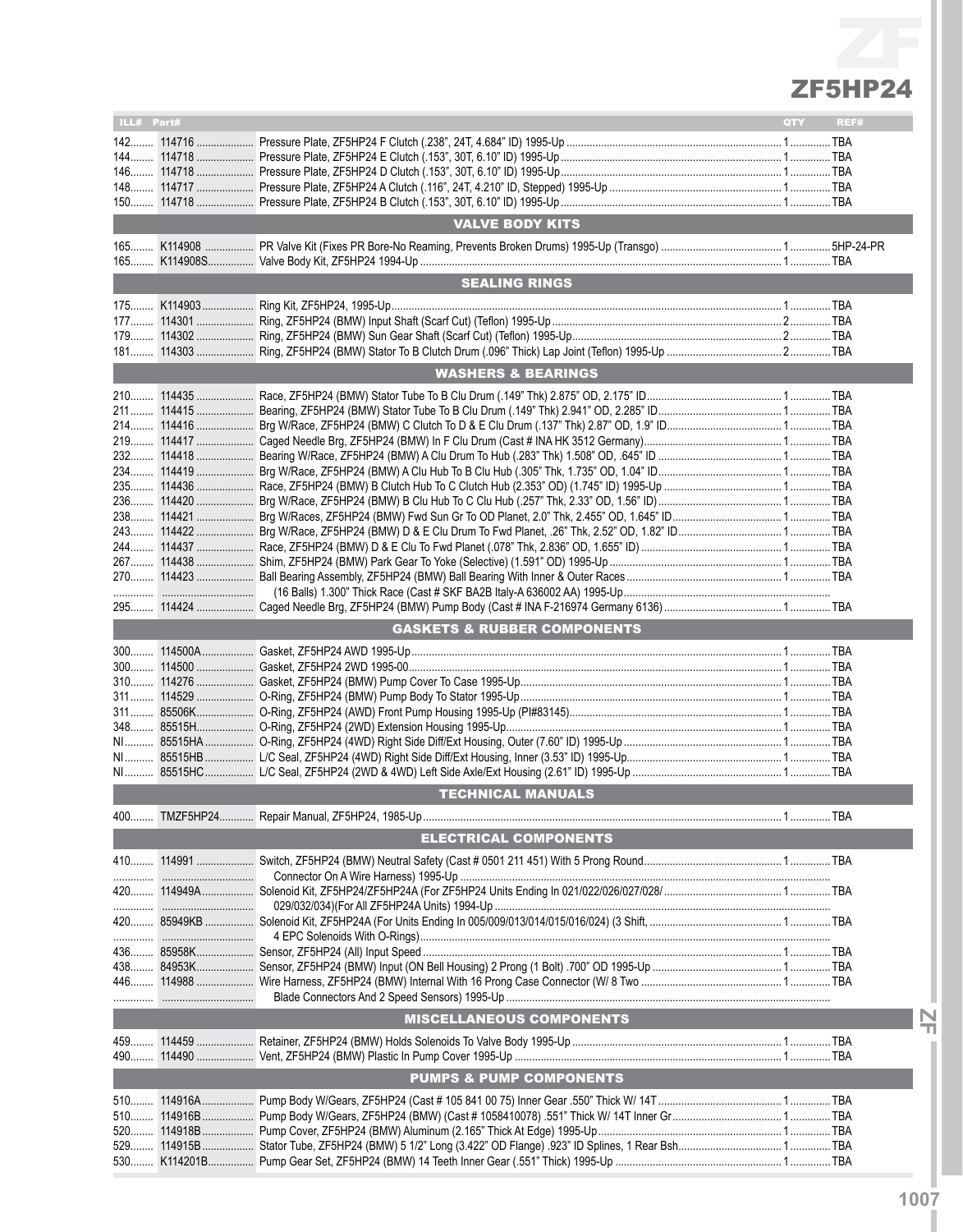#### ZF5HP24

| ZF5HP24    |                                                                                                                           |             |
|------------|---------------------------------------------------------------------------------------------------------------------------|-------------|
|            |                                                                                                                           |             |
| ILL# Part# |                                                                                                                           | QTY<br>REF# |
|            |                                                                                                                           |             |
|            |                                                                                                                           |             |
|            | <b>DRUMS &amp; CLUTCH HUBS</b>                                                                                            |             |
|            |                                                                                                                           |             |
|            |                                                                                                                           |             |
|            |                                                                                                                           |             |
|            | 556 114734B Drum, ZF5HP24 (BMW) B Clu (6-Clu) Stamp Steel (30T Steels) 7.5" OD, 3.550" Tall, 2.04" ID Bore) 1995-Up 1 TBA |             |
|            |                                                                                                                           |             |
|            |                                                                                                                           |             |
|            |                                                                                                                           |             |
|            |                                                                                                                           |             |
|            |                                                                                                                           |             |
|            |                                                                                                                           |             |
|            | <b>PLANETS, SUN GEARS &amp; RING GEARS</b>                                                                                |             |
|            |                                                                                                                           |             |
|            |                                                                                                                           |             |
|            |                                                                                                                           |             |
|            |                                                                                                                           |             |
|            |                                                                                                                           |             |
|            |                                                                                                                           |             |
|            |                                                                                                                           |             |
|            |                                                                                                                           |             |
|            |                                                                                                                           |             |
|            |                                                                                                                           |             |
|            |                                                                                                                           |             |
|            | <b>SPRAGS &amp; ONE WAY CLUTCHES</b>                                                                                      |             |
|            |                                                                                                                           |             |
|            |                                                                                                                           |             |
|            | <b>SHAFTS</b>                                                                                                             |             |
|            |                                                                                                                           |             |
|            |                                                                                                                           |             |
|            |                                                                                                                           |             |
|            |                                                                                                                           |             |
|            |                                                                                                                           |             |
|            |                                                                                                                           |             |
|            |                                                                                                                           |             |
|            |                                                                                                                           |             |
|            |                                                                                                                           |             |
|            | <b>VALVE BODIES (DACCO VB#)</b>                                                                                           |             |
|            |                                                                                                                           |             |
|            |                                                                                                                           |             |
|            |                                                                                                                           |             |
|            |                                                                                                                           |             |
|            | <b>VALVE BODIES</b>                                                                                                       |             |
|            |                                                                                                                           |             |
|            | <b>VALVE BODY COMPONENTS</b>                                                                                              |             |
|            |                                                                                                                           |             |
|            |                                                                                                                           |             |
|            |                                                                                                                           |             |
|            |                                                                                                                           |             |
|            | <b>HOUSINGS, CASES &amp; PANS</b>                                                                                         |             |
|            |                                                                                                                           |             |
|            |                                                                                                                           |             |
|            |                                                                                                                           |             |
|            |                                                                                                                           |             |
|            |                                                                                                                           |             |
|            |                                                                                                                           |             |
|            |                                                                                                                           |             |
|            |                                                                                                                           |             |
|            |                                                                                                                           |             |
|            |                                                                                                                           |             |